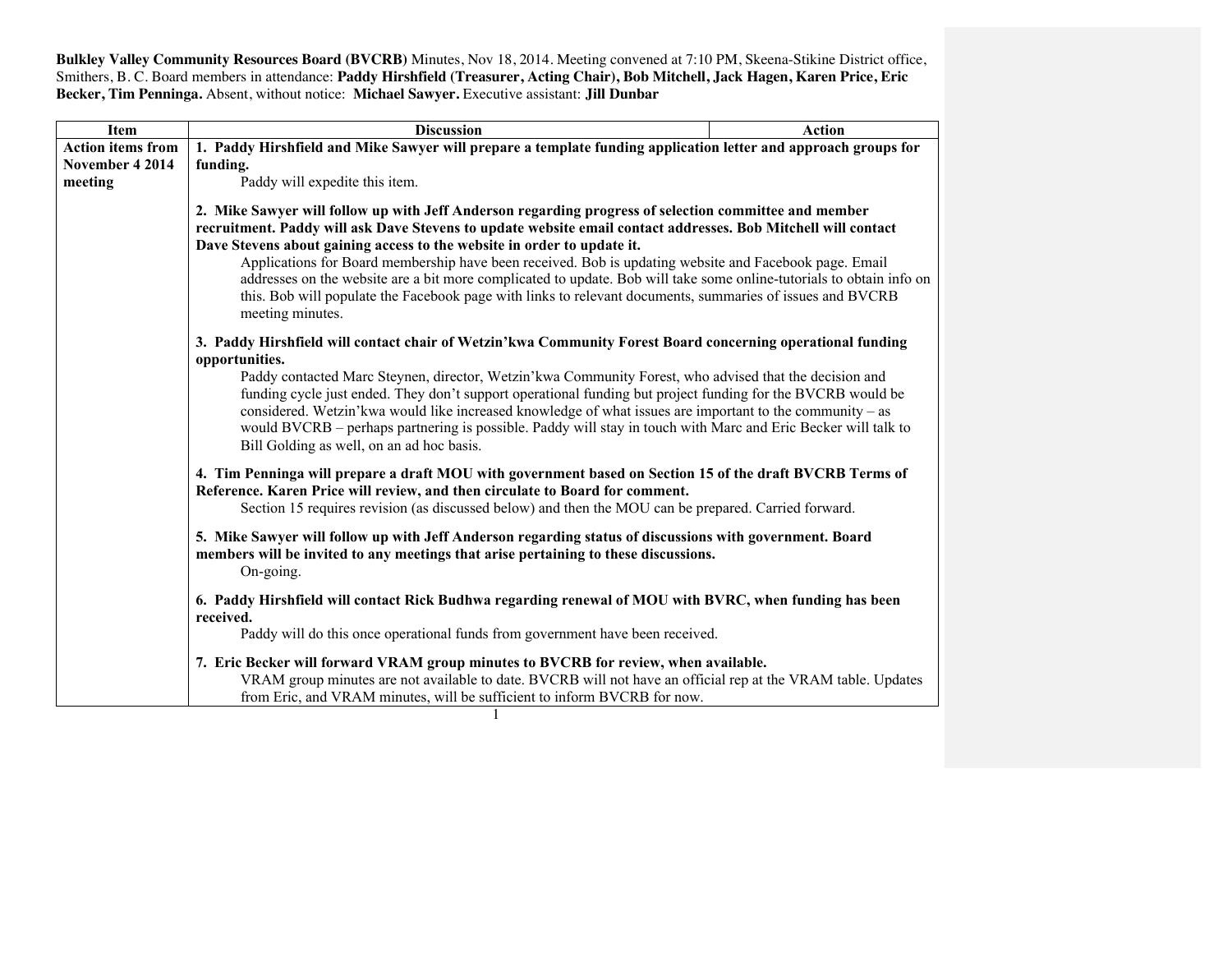| <b>Item</b>           | <b>Discussion</b>                                                                                                                                                                                                                                                                                                                                                                                                                                                                                                                                                                                                                                                                                                                                                          | <b>Action</b>                                                                                                         |                                                                                  |
|-----------------------|----------------------------------------------------------------------------------------------------------------------------------------------------------------------------------------------------------------------------------------------------------------------------------------------------------------------------------------------------------------------------------------------------------------------------------------------------------------------------------------------------------------------------------------------------------------------------------------------------------------------------------------------------------------------------------------------------------------------------------------------------------------------------|-----------------------------------------------------------------------------------------------------------------------|----------------------------------------------------------------------------------|
|                       | 8. Paddy Hirshfield will follow up with Jeff Anderson re responses from TransCanada and Spectra.<br>Done. Paddy will circulate email from Jeff. Apparently a response is not required from the companies. However,<br>Paddy will check to see if there is an on-line vehicle where responses are posted publically or if there is other<br>public input and response. The Board letters will be copied to OGC (Oil and Gas Commission). It would be good<br>to track our letters and assess outcomes as a communication tool and for evaluating Board's effectiveness.                                                                                                                                                                                                     |                                                                                                                       |                                                                                  |
|                       | 9. Tim Penninga will ask if TSA Technical Report can be released to the Board.<br>Status unknown.                                                                                                                                                                                                                                                                                                                                                                                                                                                                                                                                                                                                                                                                          |                                                                                                                       |                                                                                  |
|                       | 10. Paddy Hirshfield will contact the District office re using the meeting room phone for conference calls.<br>Done. Use is approved, but fees are unknown.                                                                                                                                                                                                                                                                                                                                                                                                                                                                                                                                                                                                                |                                                                                                                       |                                                                                  |
|                       | 11. Karen Price will circulate the draft Telkwa WHA letter to Board members for review and comment.<br>Done. Discussed further below.                                                                                                                                                                                                                                                                                                                                                                                                                                                                                                                                                                                                                                      |                                                                                                                       |                                                                                  |
|                       | 12. Board members will review and comment on the draft BVCRB Terms of Reference.<br>Discussion: The ToR requires a 2-year workplan. It would be useful to see all referrals and then chose which ones<br>are priorities to be dealt with. Paddy will ask Terry Sullivan how the Board can best be kept updated on new<br>development applications. Paddy will look at Summer RAMP financials and talk to Ben Heemskerk about progress<br>of Summer RAMP implementation. The Terms of Reference should be streamlined so that it won't go out of date<br>soon with terms such as FLNRO, budget specifics and commitments assigned to government in Section 15<br>removed. By next meeting, all Board members should review and comment on how the ToR could be streamlined. |                                                                                                                       |                                                                                  |
| <b>New business</b>   | Pest Management Plan. Discussion: This 5-year plan is being updated for Crown<br>land in Central and Northern B.C. There are places where pesticides are regularly<br>used (farms) and others where they will not be used (some forestry applications).<br>Level of coverage is unknown $-$ i.e. is it governed at the cutblock, cutting permit, or<br>TSA level? This is an integrated pest management plan so biological, mechanical,                                                                                                                                                                                                                                                                                                                                    | Eric Becker will contact Marc<br><b>Schuffert, Range Officer, to</b><br>arrange a presentation on<br>invasive plants. |                                                                                  |
|                       | cultural and chemical methods are all considered. The LRMP doesn't state anything<br>about pesticides. Hawkweed must be dealt with. In the Community Forest<br>hawkweed is affecting regeneration. It would be good to have an update from the<br>Northwest Invasive Plant Council.<br>The draft plan can be found here:<br>http://www.for.gov.bc.ca/hra/plants/publications/PMPs/PMP-DRAFT_2014-<br>6_Final.pdf                                                                                                                                                                                                                                                                                                                                                           |                                                                                                                       | Jill Dunbar 2014-12-10 9:56 AM<br><b>Deleted:</b> Chemical methods are used last |
| <b>Other business</b> | Telkwa Wildlife Habitat Area. Discussion: The draft BVCRB response letter has<br>been circulated.<br>Board comments:                                                                                                                                                                                                                                                                                                                                                                                                                                                                                                                                                                                                                                                       | Board members are to forward<br>any additional comments to<br>Karen Price so that the draft                           |                                                                                  |

2